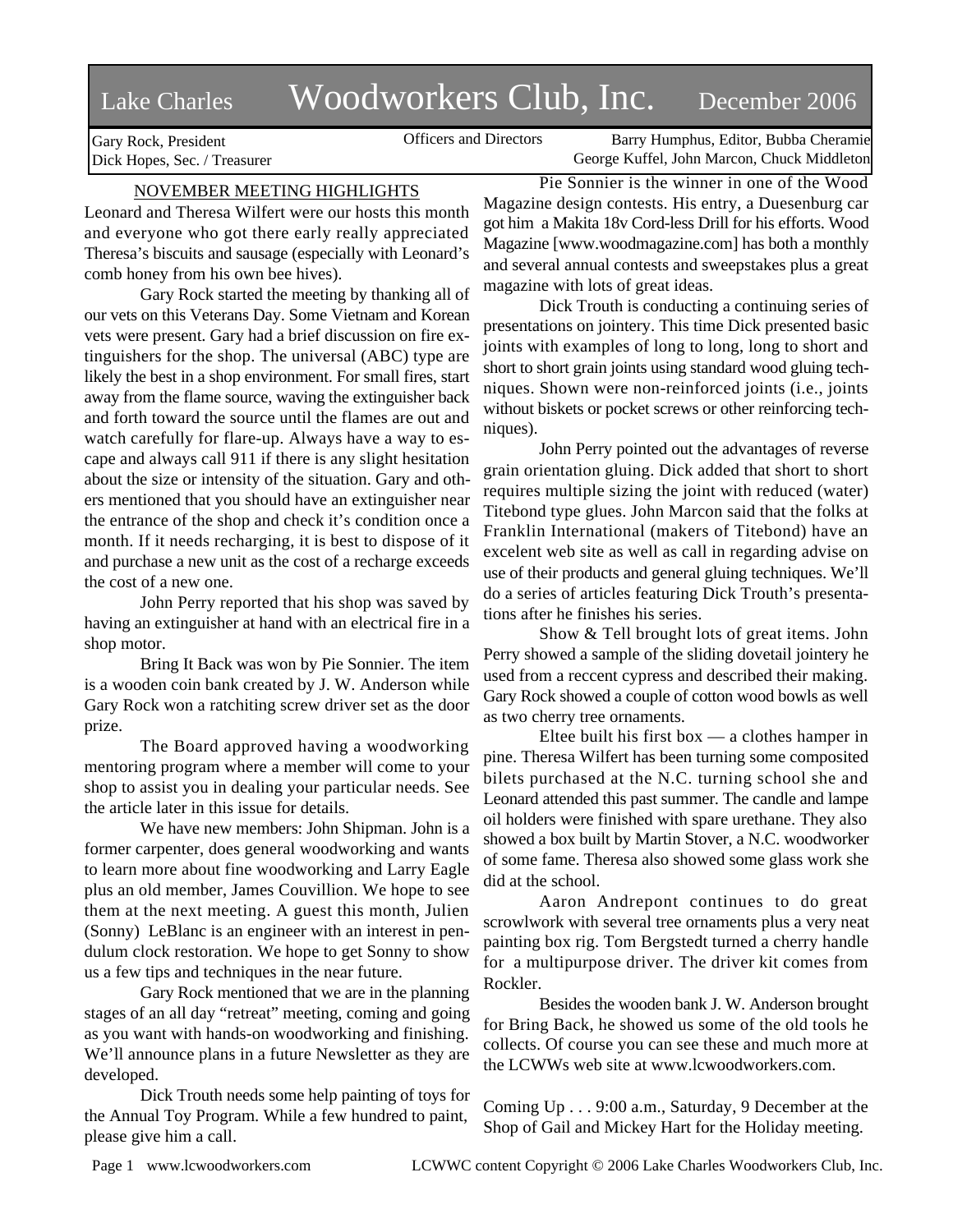# **WOODWORKER: CHUCK MIDDLETON**

I was initially exposed to woodworking by helping my father in a basement workshop — we called them "cellars" in Massachusetts. My woodworking took a long hiatus, 20 + years, until Charlene and I were married in 1990. At the time Charlene was doing a lot of "Tole" type painting and was using a friends' bandsaw to cut out the work pieces. After we married, Charlene "retired" from her job at a local bank and for her retirement gift I bought her a Scroll Saw!

Long story short, I got hooked on scrolling. Charlene's Uncle John is a woodworker, now living in Houston, who was doing a lot of "lntarsia" at the time and I really liked what I saw (pun intended). He gave me a few Judy Gayle Roberts patterns and, as they say, the rest is history.

I am presently building a new shop — we moved in a new home in 2004 and I am now almost finished with the shop. It is built to compliment our home which is built in the 'Country French' theme. It has a porch across the full 40' width of the building and it even has black cast iron posts to match the front porch of the house. The shop slab is 30' X 40'; the main shop area is a 30' X 40' room. There is also a 10' X 10' bathroom and a 10' X 14' storage room for lumber and the lawn mowers, etc.

I like to scroll saw and have a RBI unit; this is one of the top of the line saws that are always debated on the wood forums. Besides scrolling, I have been enjoying turning as well. I bought a Delta Midi lathe that was on sale at Sears and have been having a ball with it ever since. Dick Trouth and Gary Rock have tutored me on its use and have been great inspirations.

Lately all of my woodworking has been the building of the shop. I am now building some work benches and tables. I hope to start making some nightstands for our bedroom soon and I have a Long list of "Honey-do's." *Chuck Middleton*.

#### **A BRACE OF HISTORY**

J.W. Anderson brought us a boring brace he picked up at an antique shop in North Carolina. It was apparently built of a light colored rosewood with brass supports along its body. The unit has a unique (and pantented) bit holder and is in very good condition. He said he didn't know much about it even though he looked on the Internet for examples.

As a long time Internet user, I was able to find his brace after a few tries. What I found is an interesting story of a firm in the UK that is still in business (under a slightly different name) and still making beautiful hand tools.

In 1849, the I & H Sorby company was acquired by the Lockwood Brothers and later by both Turner,

Naylor Co. and finaly by William Marples. Even after Marples bought I & H Sorby, he continued to use the I  $\&$ H Sorby label for several years while Marples also produced his own line of hand tools.

The earliest recorded mention of 'Marples' is about the 1540's, in Baslow, Derbyshire. There the family stayed until about 1750, when they moved to Sheffield. The years 1772 to 1774 saw the birth of two sons, William & Robert, both of whom were listed as Joiners Tool Makers. William's son, also William, was the founder of the firm William Marples & Sons (also joined by George Marples) and later becoming Record Marples (ever seen a Record Plane — they made the originals). The other son Robert, produced the first of the long line of Joseph Marples. This Joseph being the founder of the company in 1840. During this period there were no less than seven Marples companies operating out of Sheffield, all being related, and very confusing.

The earliest of their factories was called York Works and produced principally framed braces, one design was called the 'Trial 1 Brace' referring to the firms corporate mark. Since then a succession of Joseph's have owned the company: Joseph, Jos.Cooper, Jos. Edward, Jos. Ronald and currently Jos. Anthony Marples.

In October 2001, they relocated the company to a new factory (called York Works), and have reintroduced the old Corporate mark, 'Trial 1' on a special, superb qual-

ity selection of tools.

J. W.'s brace was likely made between 1875 and 1880 given the design by W. Marples and imported into the U.S. and sold here. U.S. made hand tools, while made and sold, were not of the quality coming from England at this time. A small photo of a few of their original tools



from their web site (www.marples.co.uk) is shown above. The brace also has the name of the original owner (J. Heaton) stamped into both sides of the brass as well as into the rosewood. The model is "Ultimatum." One in this condition would probably sell in the neighborhood of \$300 to \$400 on eBay and even more at an antique tool auction. We hope J.W. paid less at the antique shop!

#### **2007 DUES REMINDER**

To continue to receive this Newsletter and participate in all of the wonderful activities at LCWW meetings, please send your \$20.00 annual familey member dues to our Treasurer, Dick Hopes at 1139 Green Road, Lake Charles, LA 70611. Make your check to Lake Charles Woodworkers.